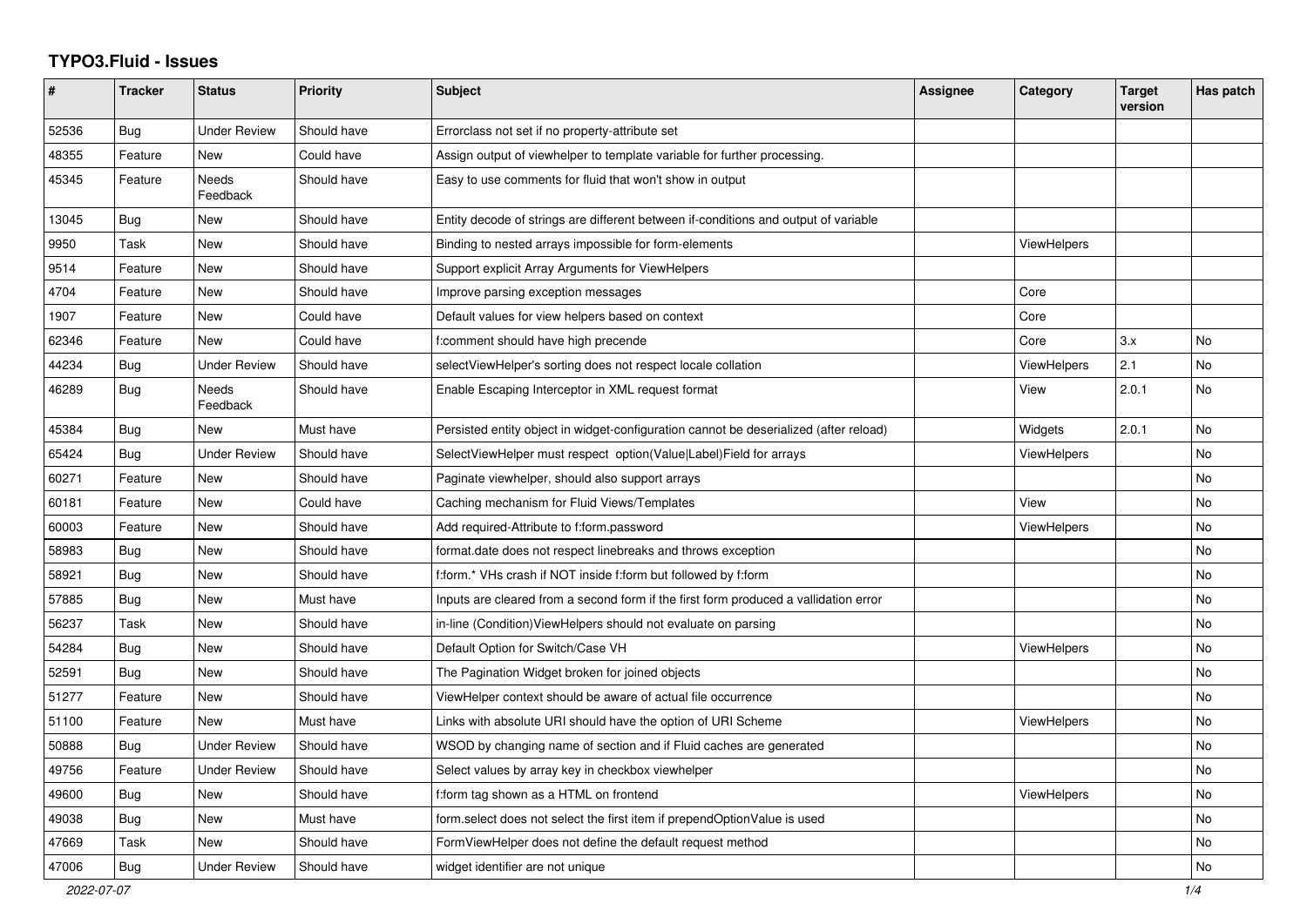| #     | <b>Tracker</b> | <b>Status</b>       | <b>Priority</b>      | Subject                                                                                                     | <b>Assignee</b> | Category    | <b>Target</b><br>version | Has patch |
|-------|----------------|---------------------|----------------------|-------------------------------------------------------------------------------------------------------------|-----------------|-------------|--------------------------|-----------|
| 46545 | Feature        | New                 | Should have          | Better support for arrays in options of SelectViewHelper                                                    |                 |             |                          | <b>No</b> |
| 46257 | Feature        | <b>Under Review</b> | Should have          | Add escape sequence support for Fluid                                                                       |                 | Core        |                          | No        |
| 46091 | Task           | Needs<br>Feedback   | Should have          | Show source file name and position on exceptions during parsing                                             |                 |             |                          | No        |
| 45394 | Task           | New                 | Should have          | Forwardport Unit test for standalone view                                                                   |                 | View        |                          | <b>No</b> |
| 45153 | Feature        | New                 | Should have          | f:be.menus.actionMenuItem - Detection of the current select option is insufficient                          |                 |             |                          | No        |
| 43072 | Task           | New                 | Should have          | Remove TOKENS for adding templates fallback in Backporter                                                   |                 | View        |                          | No        |
| 43071 | Task           | New                 | Should have          | Remove TOKENS for adding fallback teplates in B                                                             |                 |             |                          | No        |
| 42743 | Task           | New                 | Should have          | Remove inline style for hidden form fields                                                                  |                 |             |                          | No        |
| 42397 | Feature        | New                 | Should have          | Missing viewhelper for general links                                                                        |                 |             |                          | No        |
| 40081 | Feature        | <b>New</b>          | Should have          | Allow assigned variables as keys in arrays                                                                  |                 |             |                          | <b>No</b> |
| 40064 | Bug            | New                 | Must have            | Multiselect is not getting persisted                                                                        |                 | ViewHelpers |                          | No        |
| 39990 | Bug            | New                 | Should have          | Same form twice in one template: hidden fields for empty values are only rendered<br>once                   |                 | Core        |                          | No        |
| 39936 | Feature        | New                 | Should have          | registerTagAttribute should handle default values                                                           |                 | ViewHelpers |                          | No        |
| 38369 | Bug            | New                 | Must have            | Resource ViewHelpers should not fall back to request package                                                |                 | View        |                          | No        |
| 38130 | Feature        | New                 | Should have          | Checkboxes and multiple select fields should have an assignable default value                               |                 |             |                          | No        |
| 37619 | Bug            | New                 | Should have          | Fatal Error when using variable in name attribute of Section ViewHelper                                     |                 | ViewHelpers |                          | No        |
| 36655 | <b>Bug</b>     | New                 | Should have          | <b>Pagination Links</b>                                                                                     |                 | Widgets     |                          | <b>No</b> |
| 36410 | Feature        | New                 | Should have          | Allow templates to send arguments back to layout                                                            |                 | ViewHelpers |                          | No        |
| 34682 | Bug            | <b>Under Review</b> | Should have          | Radio Button missing checked on validation error                                                            |                 | ViewHelpers |                          | No        |
| 34309 | Task           | New                 | Could have           | Unknown ViewHelpers cause exception - should be handled more graceful                                       |                 | ViewHelpers |                          | No        |
| 33215 | Feature        | New                 | Should have          | RFC: Dynamic values in ObjectAccess paths                                                                   |                 |             |                          | No        |
| 31955 | Feature        | New                 | Should have          | f:uri.widget                                                                                                |                 | Widgets     |                          | <b>No</b> |
| 30555 | Feature        | New                 | Could have           | Make TagBuilder more extensible                                                                             |                 | Core        |                          | No        |
| 28554 | Bug            | New                 | Should have          | (v4) implement feature flag to disable caching                                                              |                 |             |                          | No        |
| 28553 | Bug            | New                 | Should have          | improve XHProf test setup                                                                                   |                 |             |                          | No        |
| 28552 | Bug            | New                 | Should have          | (v5) write ViewHelper test for compiled run; adjust functional test to do two passes<br>(uncached & cached) |                 |             |                          | No        |
| 28550 | <b>Bug</b>     | New                 | Should have          | (v4) make widgets cacheable, i.e. not implement childnodeaccess interface                                   |                 |             |                          | No        |
| 28549 | Bug            | New                 | Should have          | make widgets cacheable, i.e. not implement childnodeaccess interface                                        |                 |             |                          | No        |
| 27607 | Bug            | New                 | Must have            | Make Fluid comparisons work when first element is STRING, second is NULL.                                   |                 | Core        |                          | No        |
| 26664 | Task           | New                 | Won't have this time | Clean up Form ViewHelpers                                                                                   |                 | ViewHelpers |                          | No        |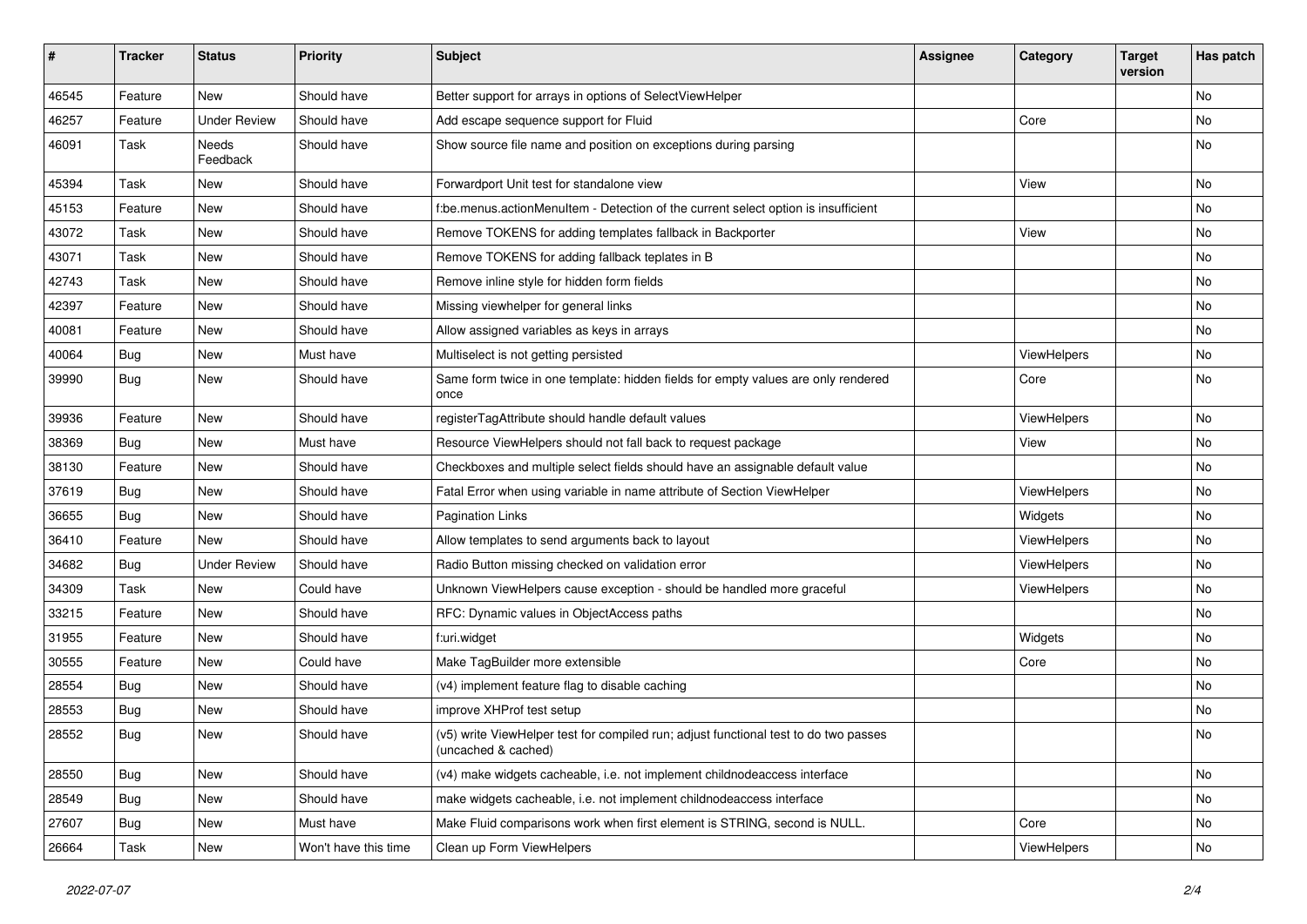| #     | <b>Tracker</b> | <b>Status</b>       | <b>Priority</b>      | Subject                                                                                                | <b>Assignee</b>             | Category    | <b>Target</b><br>version | Has patch |
|-------|----------------|---------------------|----------------------|--------------------------------------------------------------------------------------------------------|-----------------------------|-------------|--------------------------|-----------|
| 26658 | Task           | New                 | Won't have this time | Make Form ViewHelpers consistent                                                                       |                             | ViewHelpers |                          | <b>No</b> |
| 10911 | Task           | New                 | Should have          | Tx_Fluid_ViewHelpers_Form_AbstractFormViewHelper->renderHiddenIdentityField<br>should be more reliable |                             | ViewHelpers |                          | No        |
| 10472 | Feature        | New                 | Could have           | Fluid Standalone distribution                                                                          |                             | Core        |                          | No        |
| 8989  | Feature        | Needs<br>Feedback   | Could have           | Search path for fluid template files                                                                   |                             | View        |                          | No        |
| 8648  | Bug            | New                 | Should have          | format.crop ViewHelper should support all features of the crop stdWrap function                        |                             | ViewHelpers |                          | No        |
| 5636  | Task           | <b>Under Review</b> | Must have            | Form_RadioViewHelper and CheckBoxViewHelper miss check for existing object<br>before it is accessed.   |                             |             |                          | No        |
| 3481  | Bug            | New                 | Should have          | Use ViewHelperVariableContainer in PostParseFacet                                                      |                             | Core        |                          | No        |
| 3291  | Feature        | Needs<br>Feedback   | Should have          | Cacheable viewhelpers                                                                                  |                             |             |                          | No        |
| 52419 | Bug            | New                 | Should have          | Wrong PHPDocs notation for default value inline f:translate viewhelper                                 |                             |             | 2.0                      | No        |
| 60856 | Bug            | New                 | Must have            | Target attribute not supported by the form viewhelper                                                  |                             | ViewHelpers |                          | Yes       |
| 36559 | Feature        | New                 | Could have           | New widget progress bar                                                                                |                             |             |                          | Yes       |
| 32035 | Task           | New                 | Should have          | Improve fluid error messages                                                                           |                             | Core        |                          | Yes       |
| 30937 | Bug            | New                 | Should have          | CropViewHelper stringToTruncate can't be supplied so it can't be easily extended                       |                             | ViewHelpers |                          | Yes       |
| 7608  | Feature        | New                 | Could have           | Configurable shorthand/object accessor delimiters                                                      |                             | Core        |                          | Yes       |
| 54195 | Task           | New                 | Should have          | Rename and move FormViewHelper's errorClass value, currently 'f3-form-error'                           | Adrian Föder                | ViewHelpers |                          | No        |
| 51239 | Bug            | <b>Under Review</b> | Must have            | AbstractViewHelper use incorrect method signature for "\$this->systemLogger->log()"                    | Adrian Föder                | Core        |                          | Yes       |
| 59057 | Bug            | Under Review        | Must have            | Hidden empty value fields shoud be disabled when related field is disabled                             | Bastian<br>Waidelich        | ViewHelpers |                          | No        |
| 53806 | Bug            | <b>Under Review</b> | Should have          | Paginate widget maximumNumberOfLinks rendering wrong number of links                                   | <b>Bastian</b><br>Waidelich | Widgets     |                          | No        |
| 58862 | Bug            | Needs<br>Feedback   | Should have          | FormViewHelper doesn't accept NULL as value for \$arguments                                            | <b>Bastian</b><br>Waidelich | ViewHelpers |                          | Yes       |
| 55008 | Bug            | <b>Under Review</b> | Should have          | Interceptors should be used in Partials                                                                | Christian Müller            |             |                          | No        |
| 33628 | Bug            | Needs<br>Feedback   | Must have            | Multicheckboxes (multiselect) for Collections don't work                                               | Christian Müller            | ViewHelpers |                          | No        |
| 3725  | Feature        | New                 | Could have           | <b>CSS Engine</b>                                                                                      | Christian Müller            | ViewHelpers |                          | No        |
| 37095 | Feature        | New                 | Should have          | It should be possible to set a different template on a Fluid TemplateView inside an<br>action          | Christopher<br>Hlubek       |             |                          | No        |
| 43346 | Feature        | <b>Under Review</b> | Should have          | Allow property mapping configuration via template                                                      | Karsten<br>Dambekalns       | ViewHelpers | 2.1                      | No        |
| 8491  | Task           | Needs<br>Feedback   | Should have          | link.action and uri.action differ in absolute argument                                                 | Karsten<br>Dambekalns       | ViewHelpers |                          | No        |